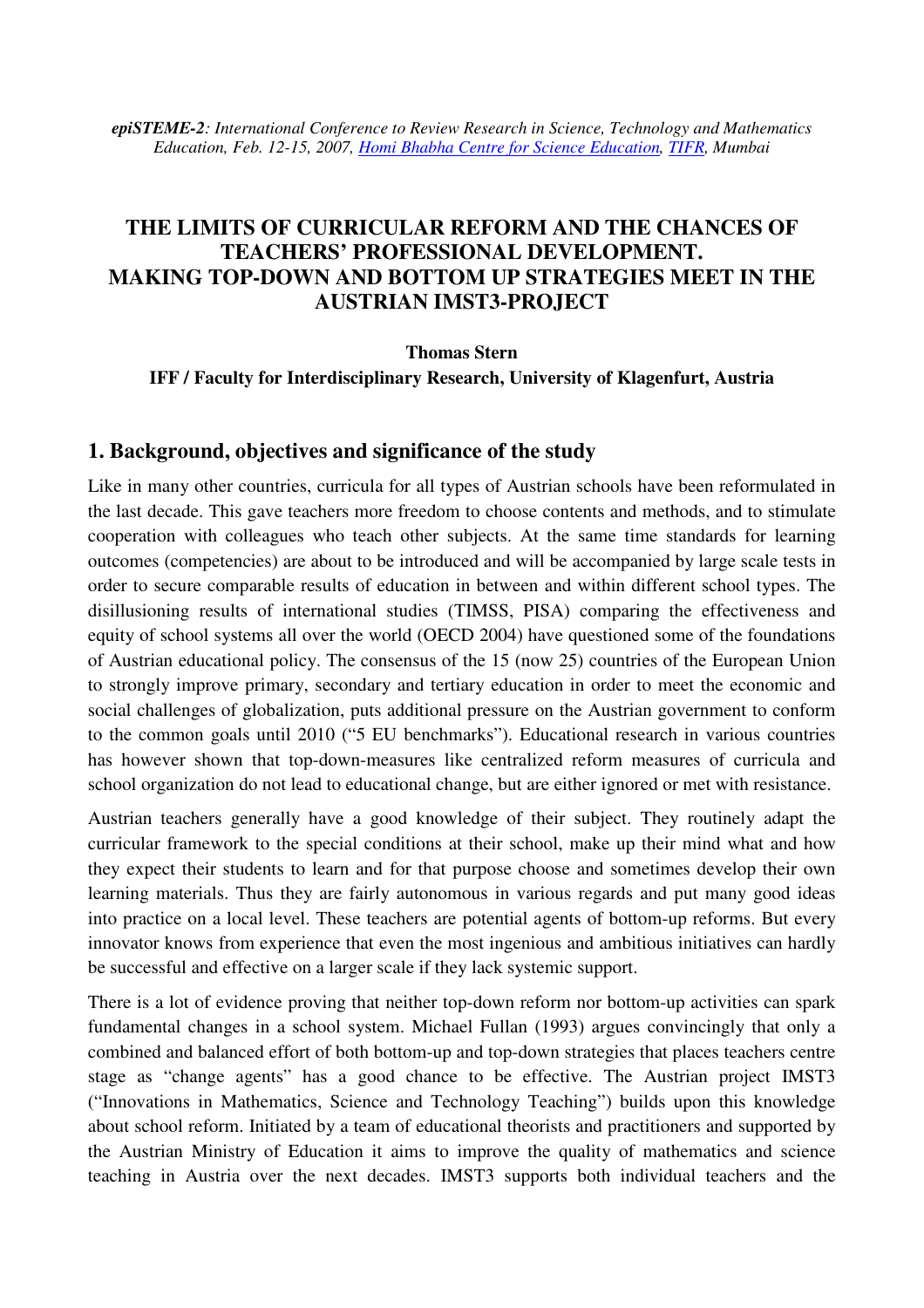educational system as a whole by connecting all institutions concerned. Seven far reaching reform measures on local, regional and national levels are expected to have a strong impact on classroom routines, school development, teacher education and research in the coming years. A main feature of IMST3 is the combination of top-down and bottom-up strategies, adjusting national educational policy to the challenges of the global knowledge society, and on the other hand empowering teachers to produce and disseminate new ideas and to cooperate in school networks. Alongside IMST3, universities and regional teacher centres have started to develop "competence centres for mathematics and science didactics" in order to be able to inspire, coordinate and evaluate this nation-wide endeavour.

One of the seven reform measures of IMST3 is the creation of the "MNI-fund" ("Mathematics, Natural sciences, Information technology") which supports local projects promoting innovative teaching of mathematics, science and technology by offering financial resources and counselling. Every year up to 160 individual teachers and teacher teams from secondary schools and teacher training institutions including universities participate in workshops of one of six focus groups (1. eLearning & eTeaching; 2. Literacy & standards; 3. Teaching & learning along topics; 4. Analysing classroom interactions; 5. Discovering, investigating & experimenting; 6. Applying knowledge to real life situations & vocational training) and deliver written reports about their projects.

The PDTT-study ("Professional Development of Teacher Teams") is part of the evaluative research programme of IMST3 and was carried out by social anthropologist Anna Streissler and educational scientist Thomas Stern. It investigates how teachers who cooperate with IMST3 tackle the challenges of their profession, develop innovative teaching projects, reflect on their changing priorities in the classroom, and build networks with teacher collegues and institutions beyond school. The research team carried out three case studies as well as a cross-case analysis pointing out commonalities and differences in the teachers' approaches and priorities. The team also investigated the effectiveness of the MNI-fund's support for the teachers in order to draw conclusions about educational reform strategies.

Although it is a small scale study, PDTT attempts to gain a better understanding of how reform measures on the macroscopic (system) and the microscopic (classroom) levels can be adjusted so as to improve the quality of teaching and learning.

## **2. Underlying theoretical framework**

Professional development is regarded as one of the pillars of educational change. The teachers themselves are key players. Without their consent and active and engaged participation major changes of a school system are impossible. Their professional development, i.e. their "continuous extension of competencies through systematic self-study" (Stenhouse 1975) and especially their adaptation to constant change, is the basis of every successful school or school system. It is the capacity to learn and draw consequences from experience and thus balance the complementary dimensions of action and reflection as well as autonomy and networking (Altrichter & Krainer 1996). A main indicator for the success of IMST3 is that teachers extend their pedagogical content knowledge as well as their methodological skills in evaluating their teaching, in collaborating with colleagues and in reflecting about educational goals.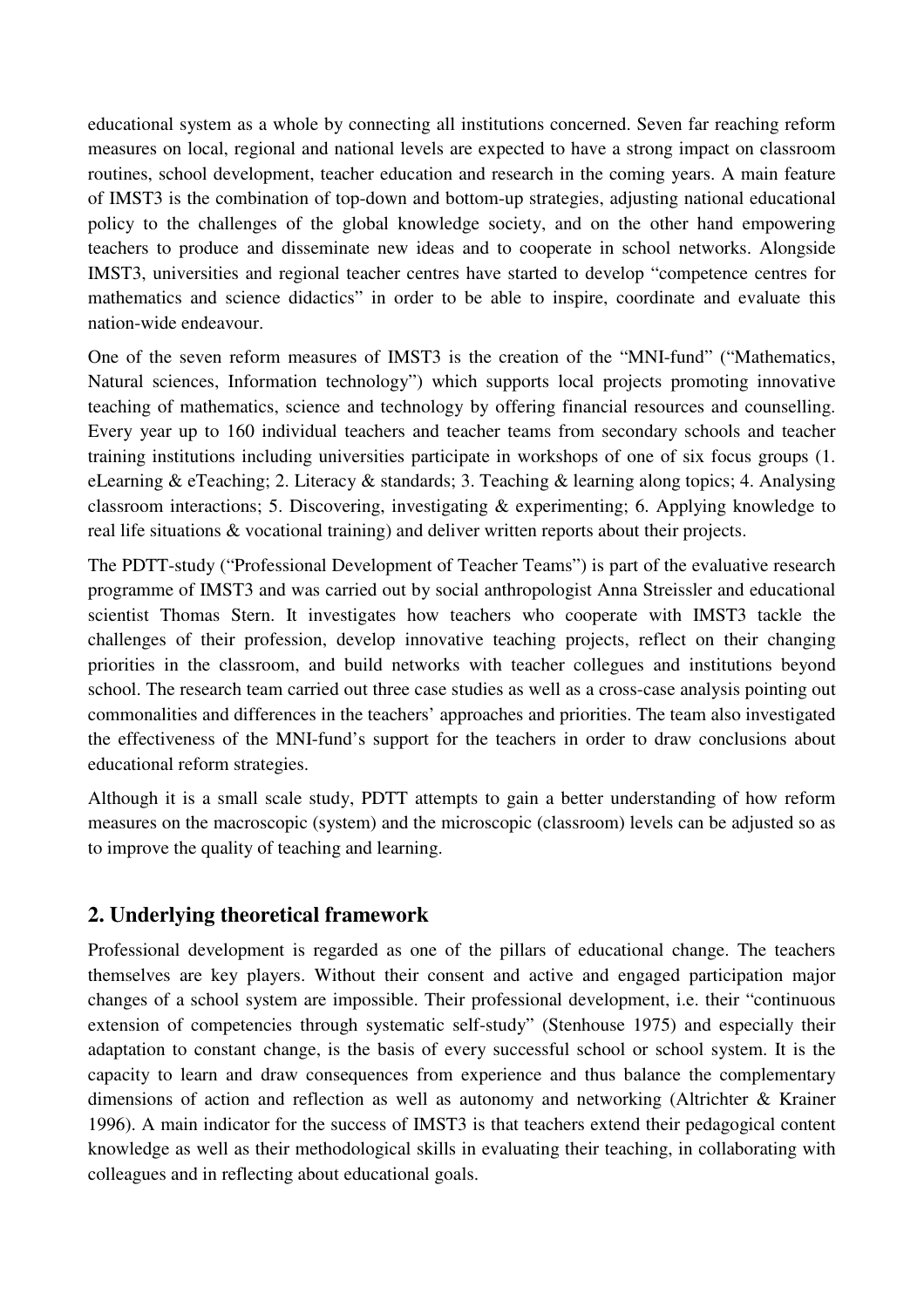In order to describe and analyse a complex intervention into the educational system and its effects on students, teachers and the school setting, the following theoretical approaches were used in the PDTT-study:

- Systems theory (focus on interrelations between individual development, team processes and organizational frameworks; on schools as "learning systems")
- Action research (teachers as "reflective practitioners": learning from experience; sharing knowledge; taking responsibility; empowering students)
- Constructivist theories about cognition (subjective patterns of knowledge and understanding, learning as a social activity).

## **3. Research design and procedure**

Three examples of good practice were carefully chosen from the overall 160 projects supported by the MNI-fund. They were supposed to be as different as possible, not only in their scientific contents and didactical approaches but also in their school contexts (type of school, rural or urban settings). All three cases were studied in-depth over a period of six months in order to show possible changes in the professional performances. The methodology combined an explorative approach and the use of a set of 12 criteria for the analysis (Stern 2004, 2006), which were further refined in the course of the investigation.

The first case study portrays two teachers, one of chemistry, the other of general didactics at a vocational school for future kindergarten and pre-school teachers (aged 17). Their project combined chemistry education and practical training. The students had to prepare simple chemical experiments, mainly using common household substances, and let the 5 year old kindergarten kids carry them out. Thus the students were compelled to understand basic chemistry in order to be able to show and explain phenomena to the children and to answer their questions. Additionally they enlarged their repertoire for their future professional work.

The second team consisted of three physics teachers, who introduced the new subject "physics and information technology" in their secondary school focusing on computer and media literacy. The students, aged 13, were using the school's computers to make inquiries on the internet about topics in physics. They studied virtual experiments with java applets and wrote protocols about their observations and summaries of their findings, which they sent to their teachers by e-mail. Thus they worked independently, acquiring scientific knowledge and making use of IT in several ways.

The third case study is about an experienced and competent language teacher, who recently was forced to switch from English to science teaching. In a rural school with a highly heterogeneous group of 13-year-olds, she decided to teach science in English. Her pupils were supposed to show experiments to the others and describe and explain them in English. They were thus acquiring communication skills and learning science at the same time.

*The main research questions of the PDTT-project were:* 

- o *What competencies do the individual teachers want to strengthen?*
- o *Which changes in their attitude and practice can be observed while they cooperate in an educational r&d project?*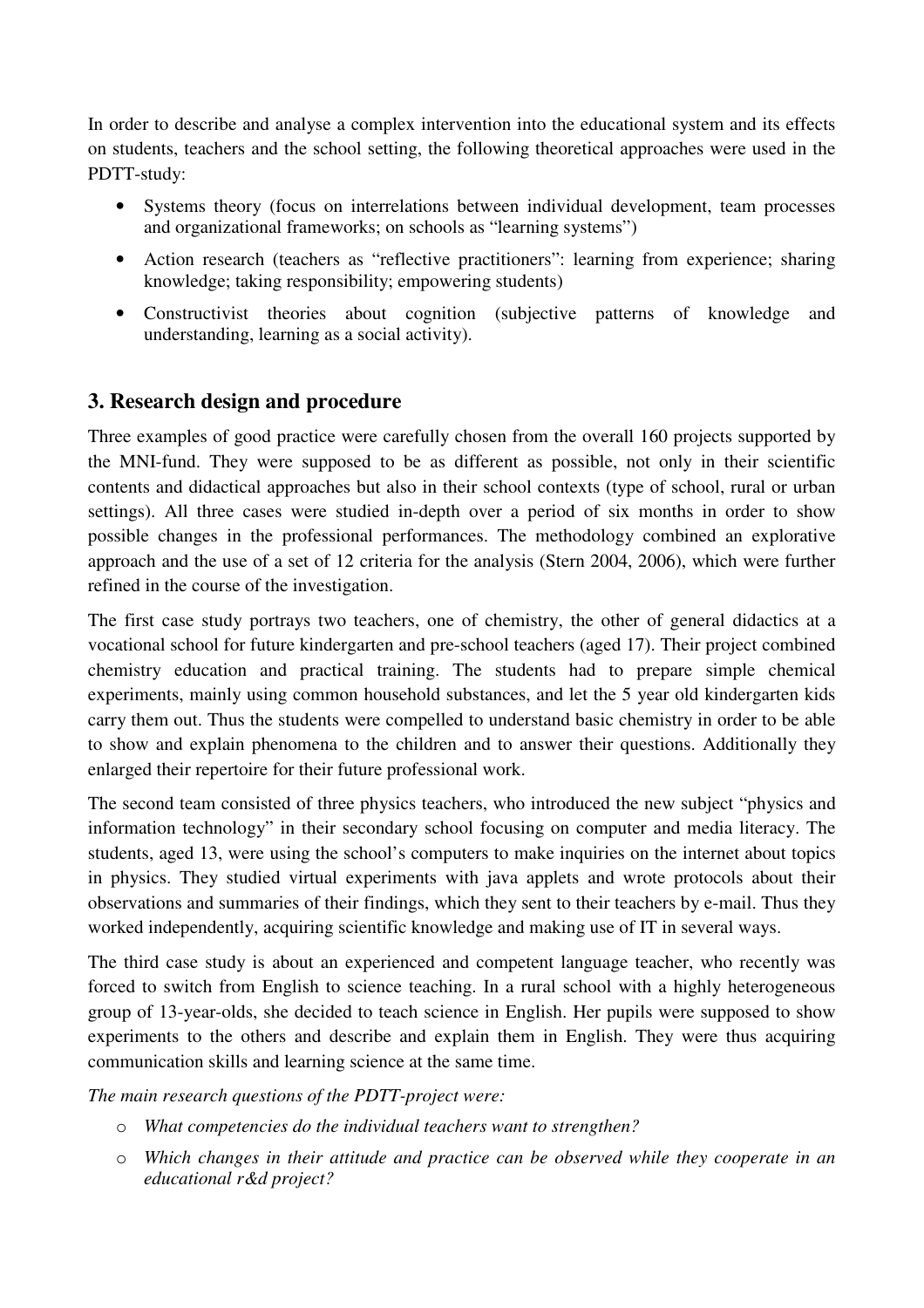o *How can the MNI-fund most effectively support professional development?* 

For all three case studies several methods were employed (triangulation). The teachers were interviewed twice, at the beginning and towards the end of the school year. The principal and two colleagues were interviewed, too, and questionnaires were answered by the students, some of whom were then interviewed in order to gain more information. These data were clustered, categorized and analysed with the help of a set of twelve criteria for professional development. Common features and differences between the many perspectives were worked out in order to gain a comprehensive and differentiated view of the cases.

## **4. Findings**

- *How do innovative science teachers choose topics and deal with the curricula?*  All three teacher teams showed much interest in practical and useful aspects of science and less in textbook knowledge. They chose topics for classroom activities according to their students' preferences and adjusted the curriculum to their own intentions. Venturing on autonomously designed innovations proved to catalyse their professional development in many ways, a complex process which was strongly bolstered up by opportunities to get feedback about their reflective conclusions from team mates and research partners.
- *What competencies do teachers develop while they cooperate in a research project?*  A large number of teachers are unaware that by engaging in a teaching project they not only manage their students' learning processes, but also improve their own practical knowledge by continuously learning from their own experience. It proved difficult to get answers about their main priorities for professional development and categorize them. Some teachers were keen on deepening their knowledge about chemistry and physics, or e-learning, others were rather looking for new ways how to get students involved in experimental investigations. Although these priorities were quite different, at least two common competencies could be singled out, which all of them found important and worthwhile to be strengthened, (a) exploring students' opinions about their own learning and understanding, (b) participating in school development in order to influence their working conditions. Even during the short period of approximately six months some progress could be shown to have taken place.
- *What is the impact of the MNI-fund on the cooperating teachers?* It turned out that the teachers mostly valued the seminars and workshops for providing an opportunity to share ideas and experiences with other teachers. Networking with their colleagues, designing, carrying out and evaluating their own projects, writing reports about their innovations and seeing them published seemed to boost their morale and self-esteem and encouraged them to take their professional development into their own hands. They found it especially rewarding to gain methodological expertise for investigating their own practice in order to improve it. The financial incentives offered by the MNI-fund seemed to be less important for them.

Whereas governmental educational reform policy is usually met with disregard and distrust by many teachers, a programme which enables teachers to develop their own projects and offers them